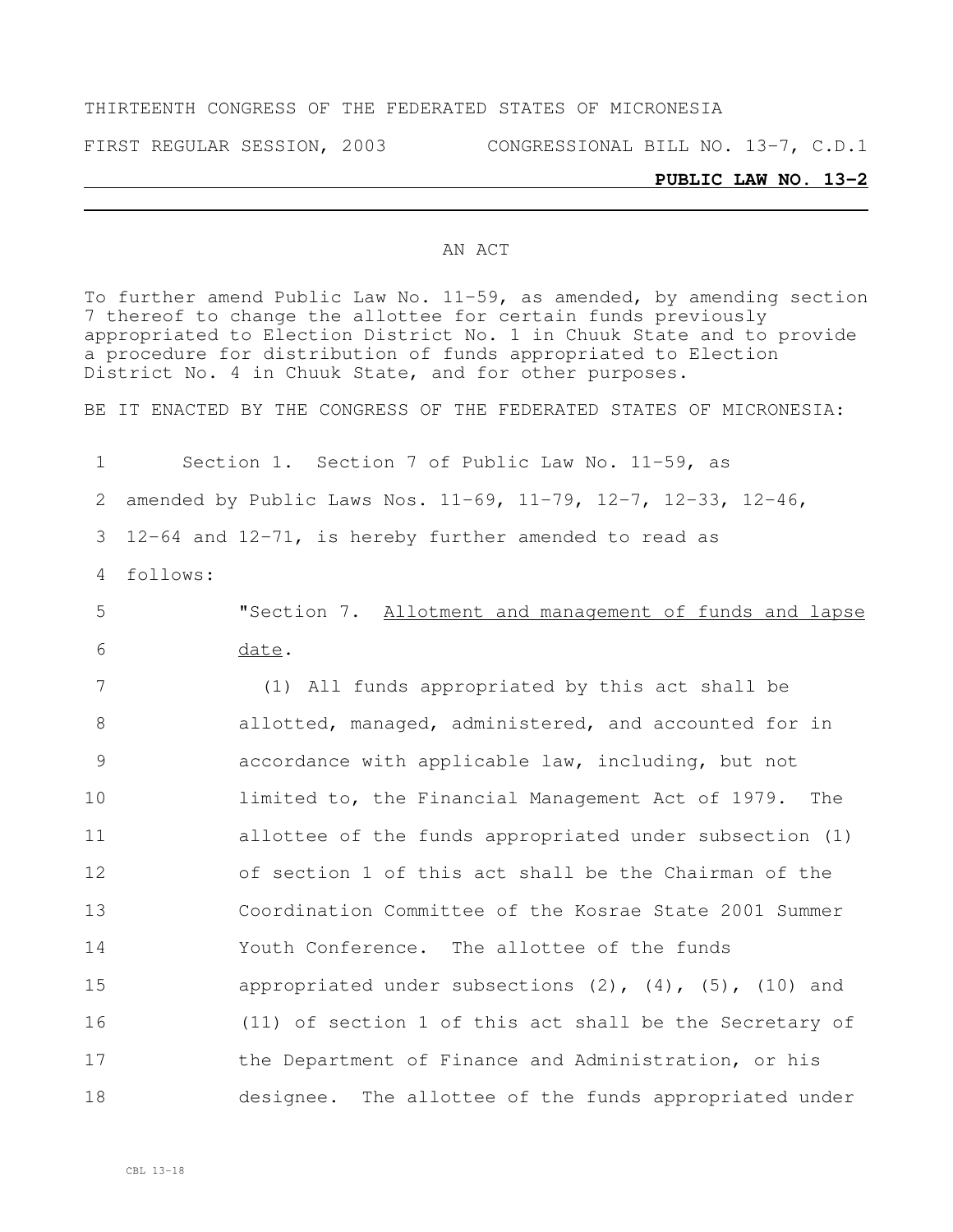| 1             | subsection (3) of section 1 and the funds appropriated      |
|---------------|-------------------------------------------------------------|
| 2             | under section 6 of this act shall be the Governor of the    |
| 3             | State of Kosrae, or his designee. The allottees of the      |
| 4             | funds appropriated under subsections (6) through (9) of     |
| 5             | section 1 of this act shall be the Mayors of the            |
| 6             | respective towns or municipalities. The allottee of the     |
| 7             | funds appropriated under sections 2 and 5 of this act       |
| 8             | shall be the President of the Federated States of           |
| $\mathcal{G}$ | Micronesia, or his designee. The allottee of the funds      |
| 10            | appropriated under section 3 of this act shall be the       |
| 11            | Chuuk State Commission on Improvement Projects, EXCEPT      |
| 12            | THAT the allottee of the funds appropriated under           |
| 13            | subsection (6) of section 3 of this act shall be the        |
| 14            | Northwest Project Coordinator and PROVIDED THAT, for        |
| 15            | funds appropriated under subsection (5) of section 3 of     |
| 16            | this act, the allottee shall follow the procedures set      |
| 17            | forth in subsection (3) of this section 7. The allottee     |
| 18            | of the funds appropriated under subsections (1) through     |
| 19            | $(13)$ and subsection $(15)$ of section 4 of this act shall |
| 20            | be the Governor of the State of Yap, or his designee.       |
| 21            | The allottee of the funds appropriated under subsection     |
| 22            | (14) of section 4 of this act shall be the Speaker of       |
| 23            | the Congress of the Federated States of Micronesia, or      |
| 24            | his designee. The allottees shall be responsible for        |
| 25            | ensuring that the funds appropriated by this act, or so     |

of 4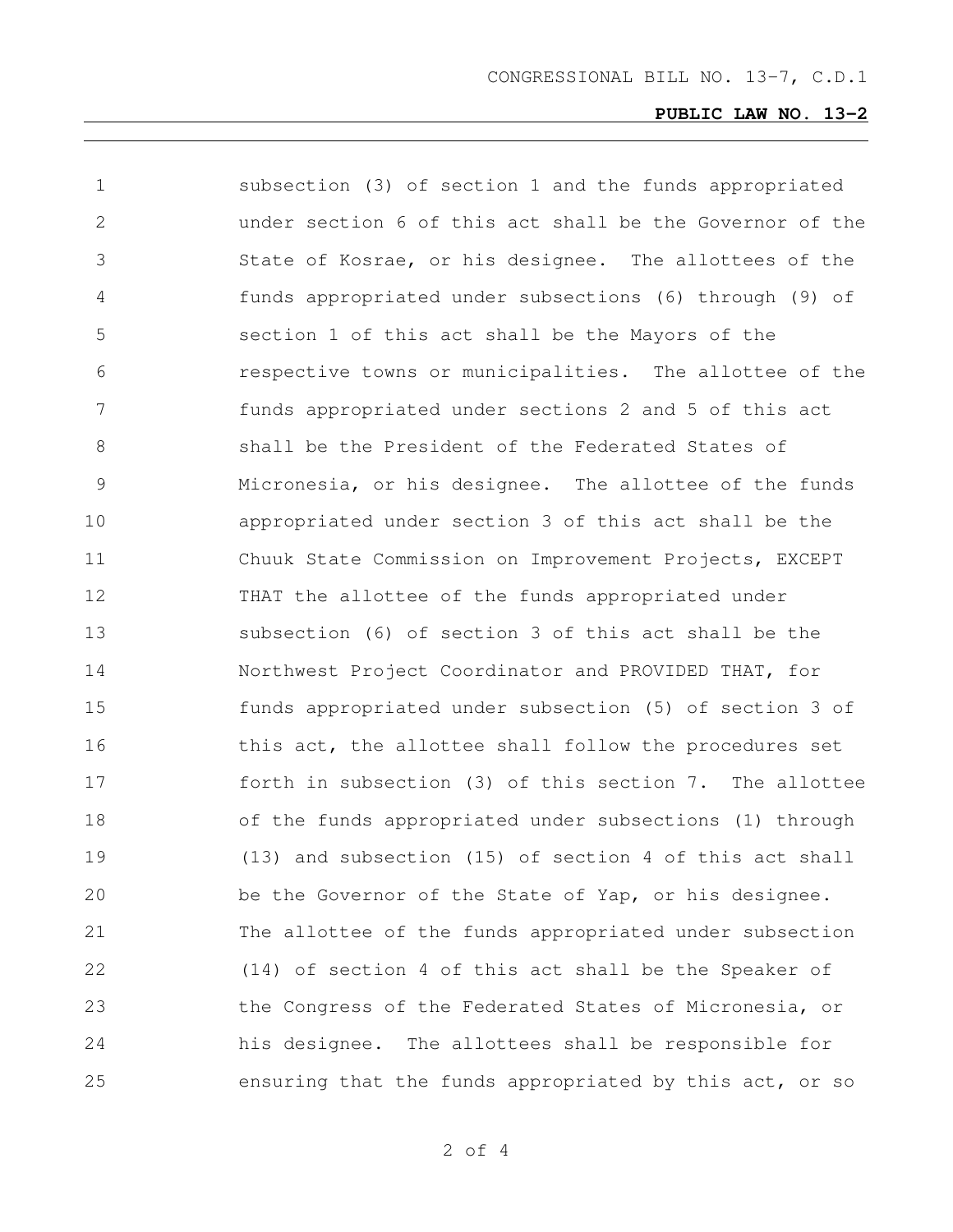| 1             | much thereof as may be necessary, are used solely for |
|---------------|-------------------------------------------------------|
| 2             | the purpose specified in this act, and that no        |
| 3             | obligations are incurred in excess of the sum         |
| 4             | appropriated.                                         |
| 5             | The authority of the allottees to obligate<br>(2)     |
| 6             | funds appropriated by this act shall lapse as of      |
| 7             | September 30, 2005; EXCEPT THAT the authority of the  |
| 8             | allottee to obligate funds appropriated under         |
| $\mathcal{G}$ | subsection (10) of section 1 of this act shall not    |
| 10            | lapse.                                                |
| 11            | (3) Prior to any obligation or disbursement of        |
| 12            | funds appropriated under subsection (5) of section 3  |
| 13            | of this act, the allottee shall, by written notice    |
| 14            | to the mayor of each municipality in Election         |
| 15            | District No. 4 of Chuuk State, inform each            |
| 16            | municipality of the amount of funds available for     |
| 17            | allotment in Election District No. 4 and invite       |
| 18            | requests for project funding from each municipality.  |
| 19            | Not less than thirty (30) days nor more than sixty    |
| 20            | (60) days after delivering such notice, the allottee  |
| 21            | shall convene and chair a panel consisting of all     |
| 22            | the Mayors of Election District No. 4 or their        |
| 23            | designees, who shall review the requests for project  |
| 24            | funding and determine, by majority vote, which        |
| 25            | project(s) shall be recommended_to the allottee for   |

of 4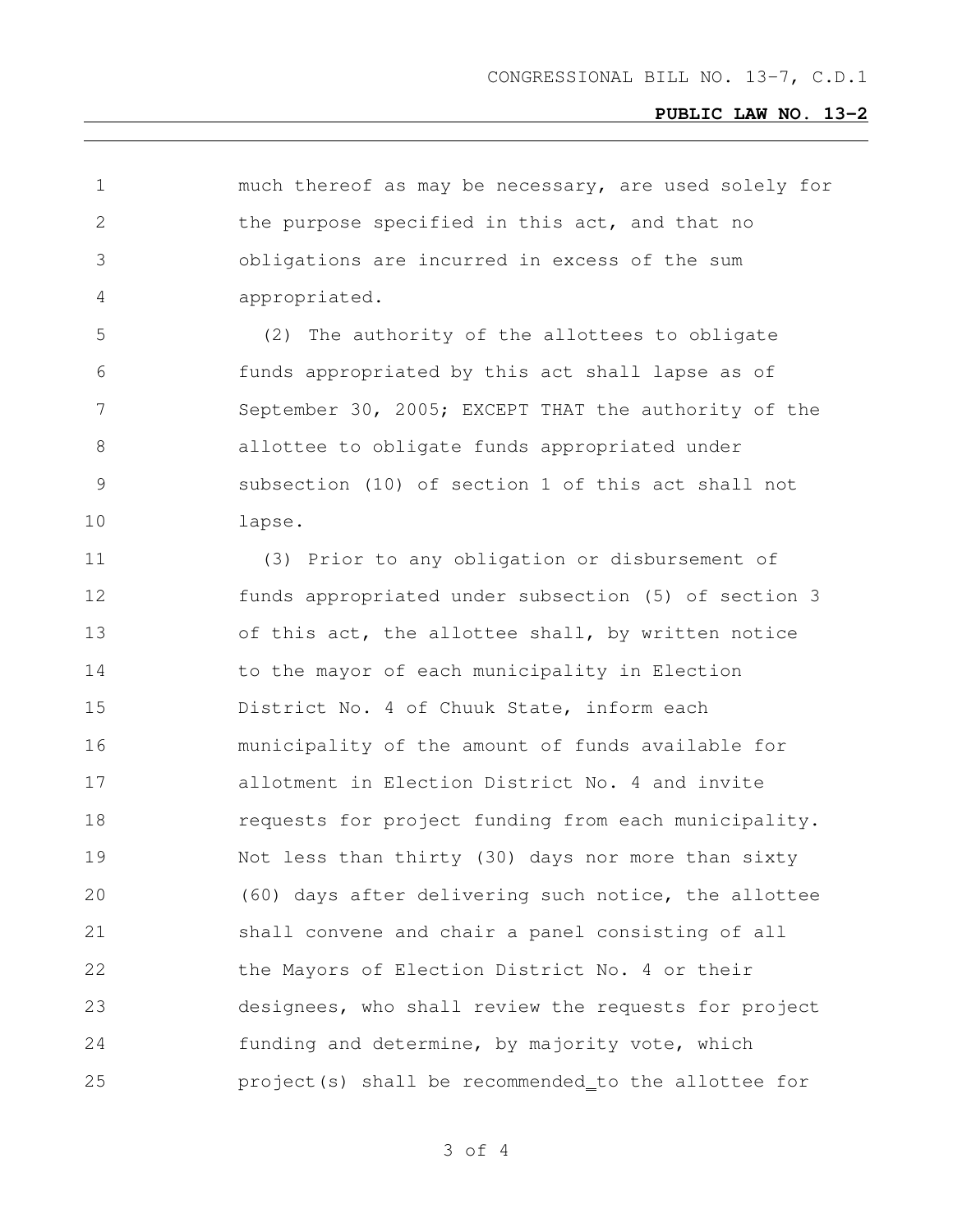| $\mathbf 1$ | funding. The allottee shall not have a vote except          |
|-------------|-------------------------------------------------------------|
| 2           | in the event of a tie. In the event of a tie, the           |
| 3           | Executive Director of the allottee, or his designee,        |
| 4           | shall cast the deciding vote. The allottee's                |
| 5           | designee shall not be a resident or former resident         |
| 6           | of Election District No. 4. Subject to relevant law         |
| 7           | and regulations, the allottee shall follow the              |
| 8           | recommendations of the panel."                              |
| 9           | Section 2. This act shall become law upon approval by the   |
| 10          | President of the Federated States of Micronesia or upon its |
| 11          | becoming law without such approval.                         |
| 12          |                                                             |
| 13          |                                                             |
| 14          |                                                             |
| 15          |                                                             |
| 16          | June 25, 2003                                               |
| 17          |                                                             |
| 18          |                                                             |
| 19          |                                                             |
| 20          |                                                             |
| 21          | <u>/s/ Joseph J. Urusemal</u><br>Joseph J. Urusemal         |
| 22          | President<br>Federated States of Micronesia                 |
| 23          |                                                             |
| 24          |                                                             |
| 25          |                                                             |